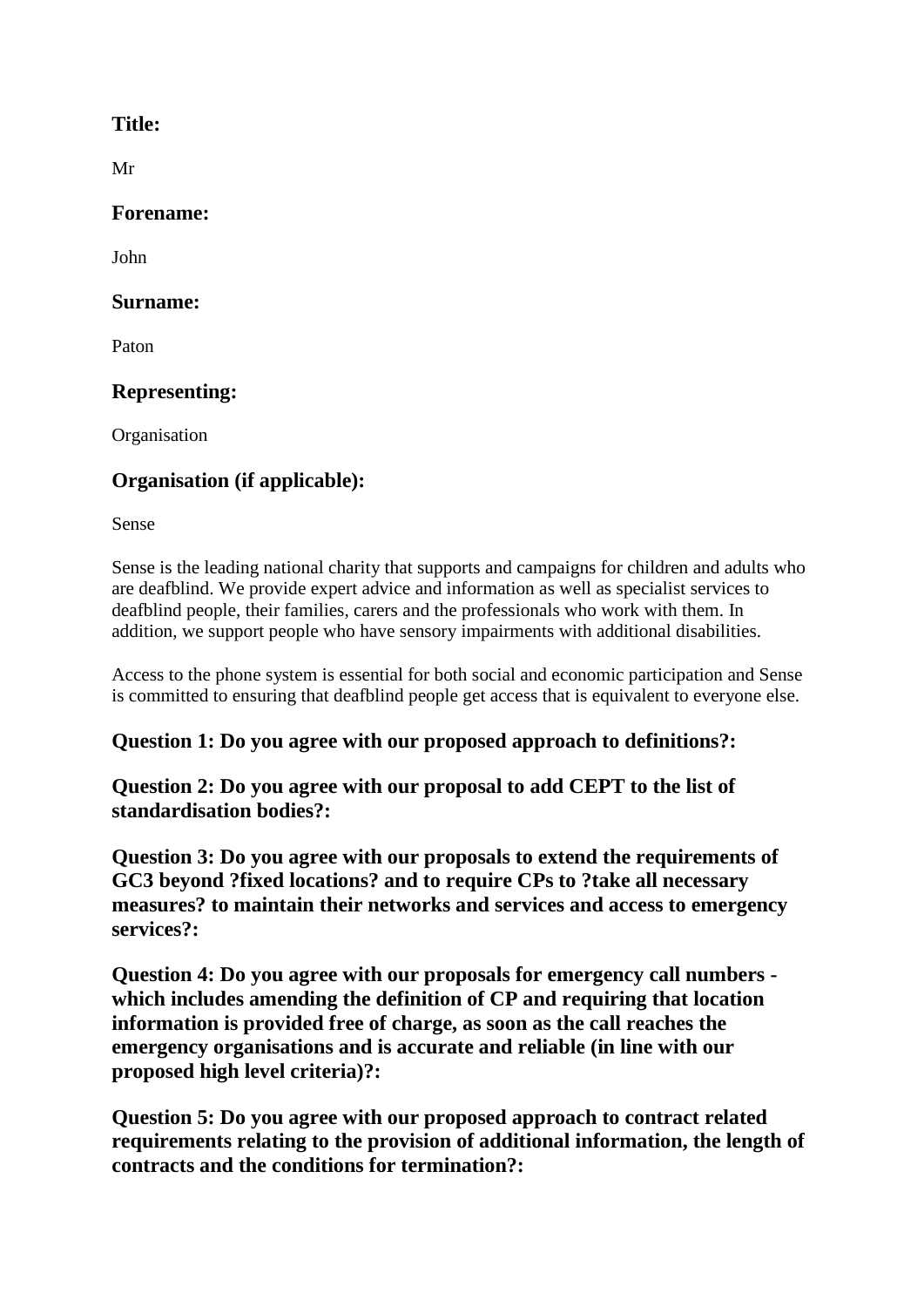### **Question 6: Do you agree with our proposals to ensure equivalent access to the emergency services for disabled users and to mandate the provision of Emergency SMS?:**

Sense welcomes the decision from Ofcom to mandate the Emergency SMS service. This service has been shown to save lives and is a good step towards equivalent access to emergency services for people that can not use a voicephone.

It is important to note that this is only a 'step towards' equivalence. SMS is not a conversational medium and is the textual equivalent of trying to contact the emergency services by leaving a message on their answerphone. Until Braille terminals to access the telephony network are made more affordable there will be no real equivalence for some deafblind users.

Sense hopes that Ofcom's relay services review, scheduled for later this year, will work towards equivalence by introducing IP access to text relay. This will make the prospect of mobile Braille textphone access a real possibility and will give deafblind Braille users far better access to lifesaving emergency services.

### **Question 7: Do you agree that given the existing measures that are in place to help disabled users to access 116XXX services, it is not necessary to make further changes to GC15 in this respect?:**

Services such as Childline and the Samaritans that can be accessed through dialling 116XXX are often sought when somebody is experiencing issues with trust. Because of this it is essential that people feel comfortable with the method they use to connect to these services and both text relay and direct textphone access may put off some people from contacting these services if they feel vulnerable.

Organisations like Missing People, Childline and the Samaritans all advertise textphone numbers in order to be able to provide people with a direct service without needing to go through a third party. Some people can be distrustful of advertised textphone numbers however, due to organisations not answering textphones. Other people may feel there are confidentiality issues with a third party in the call. Because of this, Sense feel that Ofcom should look for a way to offer choice of access method to textphone users.

One possibility could be that Ofcom should seek advice on whether 180015 116XXX can be routed directly to the organisation's textphones as a special case allowing 18001 116XXX to connect via text relay as normal. Alternatively, if IP access to text relay is mandated later this year this may provide a mechanism for giving the user choice of text relay or direct textphone access.

**Question 8: Do you agree with our proposals on conditions for transferring the rights of use of telephone numbers and also for granting their use for a limited period of time?:**

**Question 9: Do you agree with our proposals on the one working day requirement in relation to bulk mobile ports and in relation to fixed porting? If not, please explain why?:**